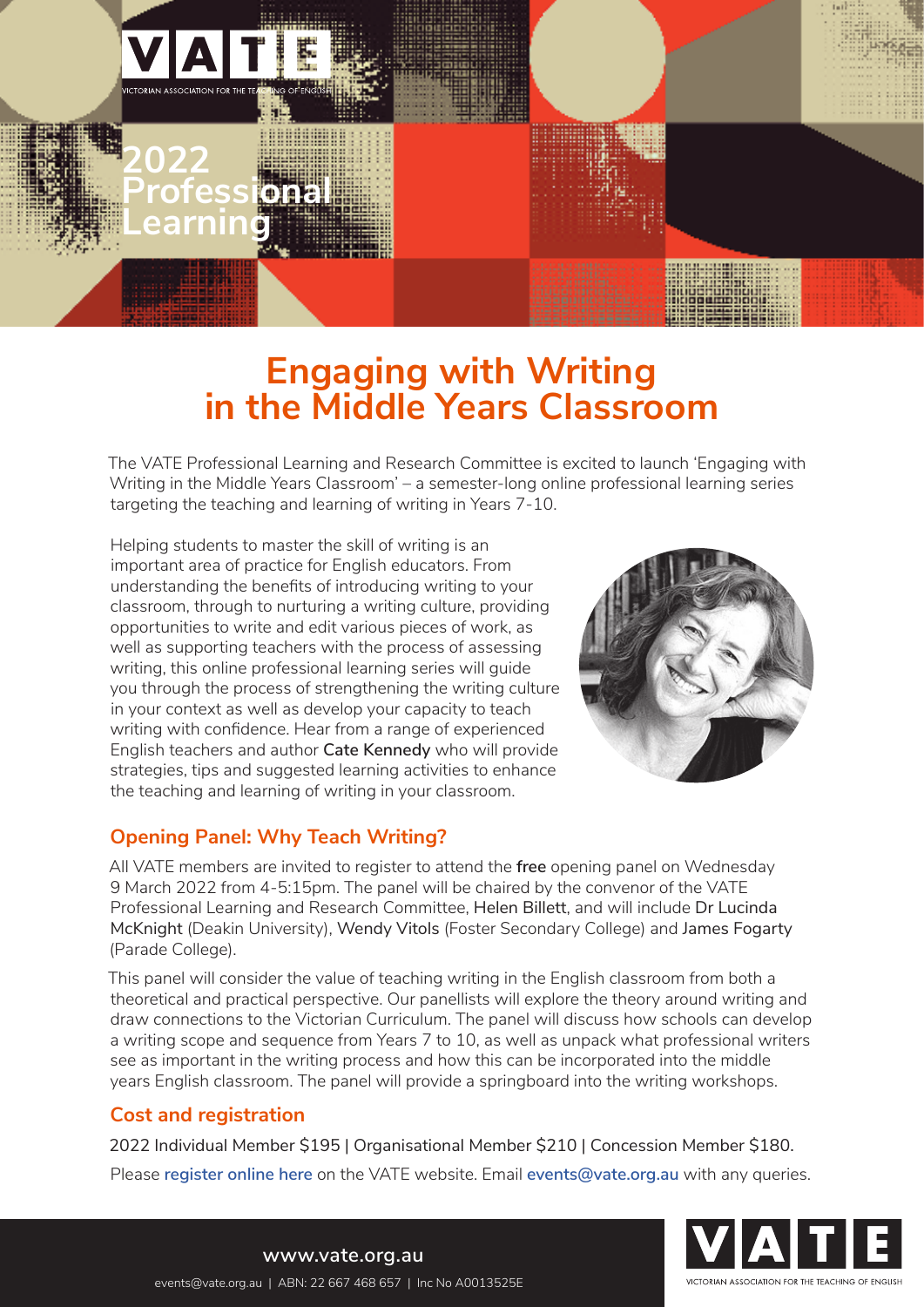

# **2022 Professional Learning**

## **The Writing Series**

Registration for the Engaging with Writing in the Middle Years Classroom series will consist of four live workshops and access to two pre-recorded workshops that will be available after the first workshop.

## **Workshop 1: Show Don't Tell: Writing in the English Classroom**

**Presenters:** Helen Mason and Joe Reischel (Glen Waverley Secondary College) and Kylie Price (Eltham College of Education)

Wednesday 30 March 4 – 5:15pm

Students often mistake using verbose language for good writing not realising that to make a character leap off the page, they need to provide a chance for the reader to see that character in action. The focus of this workshop is to give teachers ideas about how they can help their students to have an authentic voice in their writing and bring their characters and settings to life in the readers' minds. In this workshop, Helen, Joseph and Kylie will share some strategies which will encourage students to engage with low stakes writing and begin to build their confidence in this space.

## **Workshop 2: The Artful Writer and Developing a Writing Culture**

**Presenter:** Dr Amanda McGraw (Federation University)

Wednesday 18 May 4 – 5:15pm

Artworks can be used as a source of inspiration for writing and students can explore thinking dispositions that enable writers to cultivate their skills including close looking, stepping inside, being adventurous and connection-making by studying works of art. In this workshop, Amanda will share some of the approaches that she has developed in conjunction with the Education Officer at the Art Gallery of Ballarat that enable students to expand their writing skills and help them to understand how good writers think.

## **Workshop 3: Teacher as Writer: Building Individual Capacity**

**Presenter:** Cate Kennedy (Author of *Like A House on Fire*)

Wednesday 1 June 4 – 5:15pm

This session will focus on building your individual capacity as a writer. When asking students to undertake imaginative writing, it is important to model assuming the identity of a writer. Modelling the process of undertaking writing tasks and using strategies in order to assist with the creation of a writing culture and community is an important role for the teacher to take when teaching writing. In this session, teachers will be challenged to step into their identity as a writers.



**[www.vate.org.au](https://www.vate.org.au/)** [events@vate.org.au](mailto:events%40vate.org.au?subject=) | ABN: 22 667 468 657 | Inc No A0013525E